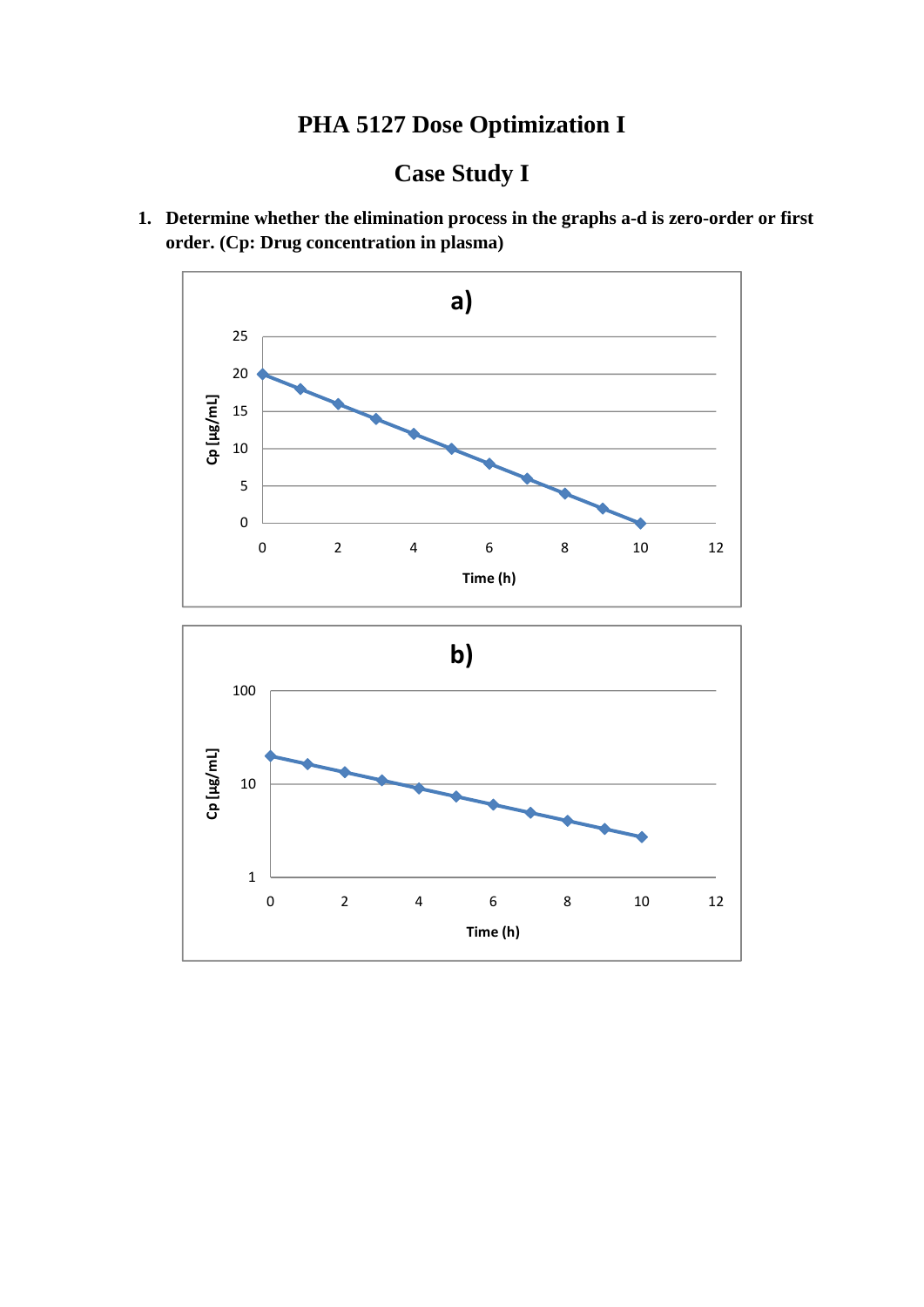

**2. 200 mg Drug A was administered to a female patient (60 kg) through IV bolus injection. The following plasma concentrations (Cp) were observed.** 

| time (h) | $Cp$ ( $\mu$ g/mL) |
|----------|--------------------|
|          | 1.260              |
|          | 0.315              |
| 8        | 0.050              |
| 12       | 0.008              |

- a) Plot Cp vs. time and determine the order of the elimination process
- b) Determine  $k_e$  and  $t_{1/2}$  (half life)
- c) Estimate the initial concentration  $C_0$  and the volume of distribution (Vd)
- d) Calculate  $AUC_{0-t(last)}$  and  $AUC_{0-\infty}$
- e) Calculate  $\frac{\text{AUC}_{0-\text{t}(last)}}{\text{AUC}_{0-\infty}} * 100\%$
- f) Predict the plasma concentration after 6 hours